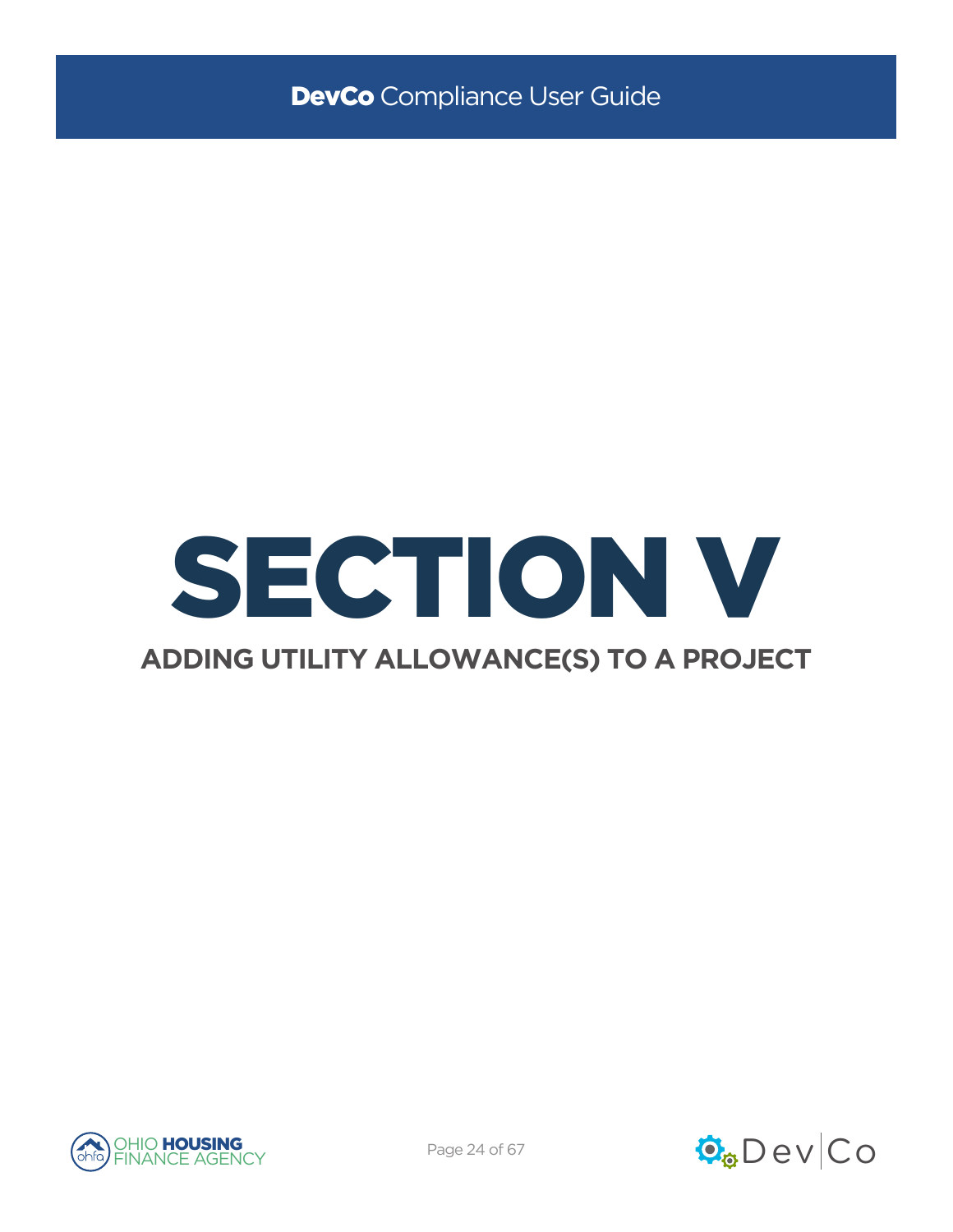# V. ADDING UTILITY ALLOWANCE(S) (UA) TO A PROJECT

- Due to limitations in DevCo you must enter UAs annually even if the effective date is unchanged.
	- Unless updated, the last effective UA will appear in the dropdown box of the TIC
	- UA(s) entered in the system remain active for one year; if another one is effective before that timeframe- they both will show

# Step 1: Go to the Property Details Screen

- Select: Tenant Income Certification/Owner Certification from the Program Screen
- Select: A **Project** you want to add the utilty allowance

# **Step 2: Click on Utility Allowance**

| Return to Property Listing      | <b>Property Details</b>       |                     |                                      |        |                               |                                      |                      |                           |
|---------------------------------|-------------------------------|---------------------|--------------------------------------|--------|-------------------------------|--------------------------------------|----------------------|---------------------------|
| <b>Manage Users</b>             |                               |                     |                                      |        |                               |                                      |                      |                           |
| <b>View Documents</b>           | TEST-Salmon Chase Acres II-PC |                     |                                      |        |                               |                                      |                      | <b>Utility Allowances</b> |
| E TEST-Salmon Chase Acres II-PC | DBA: Tiffin Acres (test)      |                     |                                      |        |                               |                                      |                      | <b>Import Events</b>      |
| OH-07-11112<br>DOH-07-11113     | 123 Kirker Way_TESTINGTHIS    |                     |                                      |        |                               | Compliance Analyst: Michelle Carroll |                      | <b>Export Events</b>      |
| OH-07-11114                     | Lancaster OH, 43130           |                     |                                      |        | Scattered Site:               | <b>No</b>                            |                      | <b>Remove Property</b>    |
| OH-07-11115                     | Program                       |                     | Award Number                         |        | Award Date                    | <b>Buildings</b>                     | <b>Units</b>         |                           |
| OH-07-11116                     | HDAP-LIHTC(HOME)              |                     | N-B-07-1111                          |        | 1/1/2012                      | 5                                    | 48                   |                           |
|                                 | <b>LIHTC - Competitive</b>    |                     |                                      | 079999 | 5/28/2007                     | $\mathbf{0}$                         | 10                   |                           |
|                                 | <b>TCE-1602</b>               |                     | TCE-07-9999                          |        | 12/21/2015                    | $\Omega$                             | $\Omega$             |                           |
|                                 |                               |                     |                                      |        |                               |                                      |                      |                           |
|                                 | Restriction Type:             |                     | Rent and Income                      |        | <b>Floating Units:</b>        | True                                 |                      |                           |
|                                 | Rental Assistance:            |                     | <b>Property Based</b>                |        | <b>Extended Use</b><br>Dates: |                                      | 4/15/2015, 4/30/2015 |                           |
|                                 | Owner Certification Year:     |                     | 2016                                 |        |                               |                                      |                      |                           |
|                                 | -Owner Entity Information     |                     |                                      |        |                               |                                      |                      |                           |
|                                 | Name                          |                     | <b>TEST - Earhart Properites (G)</b> |        | Tax ID Number                 |                                      |                      |                           |
|                                 | Address                       |                     | 57 Fast Main Street                  |        | -Primary Owner Contact-       |                                      |                      |                           |
|                                 |                               |                     |                                      |        | Name                          | <b>Test User</b>                     |                      |                           |
|                                 | City                          | Minneapolis         |                                      |        | Email                         | ohfatestuser@gmail.com               |                      |                           |
|                                 | <b>State</b>                  | MN                  |                                      |        | Phone                         | (614) 995-1208                       |                      |                           |
|                                 | Zip                           | 55401               |                                      |        | Fax                           | $(000)$ 000-0000                     |                      |                           |
|                                 |                               |                     |                                      |        |                               |                                      |                      |                           |
|                                 | -Management Company           |                     |                                      |        |                               |                                      |                      |                           |
|                                 | Name                          |                     | TEST- Spirit of St. Louis Mar        |        | - Primary Management Contact- |                                      |                      |                           |
|                                 | <b>Address</b>                | 57 East Main Street |                                      | Name   |                               |                                      |                      |                           |
|                                 | City                          | Minneapolis         |                                      | Email  |                               |                                      |                      |                           |
|                                 | State                         | <b>MN</b>           |                                      | Phone  |                               |                                      |                      |                           |
|                                 |                               |                     |                                      | Fax    |                               |                                      |                      |                           |
|                                 | Zip                           | 55401               |                                      |        |                               |                                      |                      |                           |
|                                 | On-Site Property<br>Manager:  |                     |                                      |        | On-Site Phone:                |                                      |                      |                           |
|                                 |                               |                     |                                      |        |                               |                                      |                      |                           |

### Step 3: Either Add New or Copy

- The current UAs and the UAs from the previous two reporting years will be displayed in the list on the Utility Allowance screen.
- Add New
	- This will add a blank screen to enter data in
- See Step 8 for copying a UA from one reporting year to the next
	- Replicates the record so you can do minor updates, *e.g., effective date change*

| Return to Property Detail | <b>Utility Allowances</b>                                                                                    |  |
|---------------------------|--------------------------------------------------------------------------------------------------------------|--|
|                           | Unit Type   Effective Date Cert Year<br>Allowance Type<br><b>Description</b>                                 |  |
|                           | 2 BR garden PHA 2014 Public Housing Authority (PHA) 2 Bedroom<br>1/1/2014<br>$20(4$ Copy<br>Show BINs        |  |
|                           | 2 BR Thome PHA 2014 Public Housing Authority (PHA) 2 Bedroom<br>1/1/2014<br>2014 Сору<br>Show BINs           |  |
|                           | 1 BR garden PHA 2014 Public Housing Authority (PHA) 1 Bedroom<br>1/1/2014<br>Show BINs<br>2014<br>Copy       |  |
|                           | 1 BR Thome PHA 2014 Public Housing Authority (PHA) 1 Bedroom<br>1/1/2014<br>2014<br><b>Show BINs</b><br>Copy |  |
|                           | 2 BR garden PHA 2013 Public Housing Authority (PHA) 2 Bedroom<br>1/1/2013<br>2013 Сору<br><b>Show BINs</b>   |  |
|                           | 1/1/2013<br>2 BR Thome PHA 2013 Public Housing Authority (PHA) 2 Bedroom<br>2013 Сору<br><b>Show BINs</b>    |  |
|                           | <b>Add New</b>                                                                                               |  |



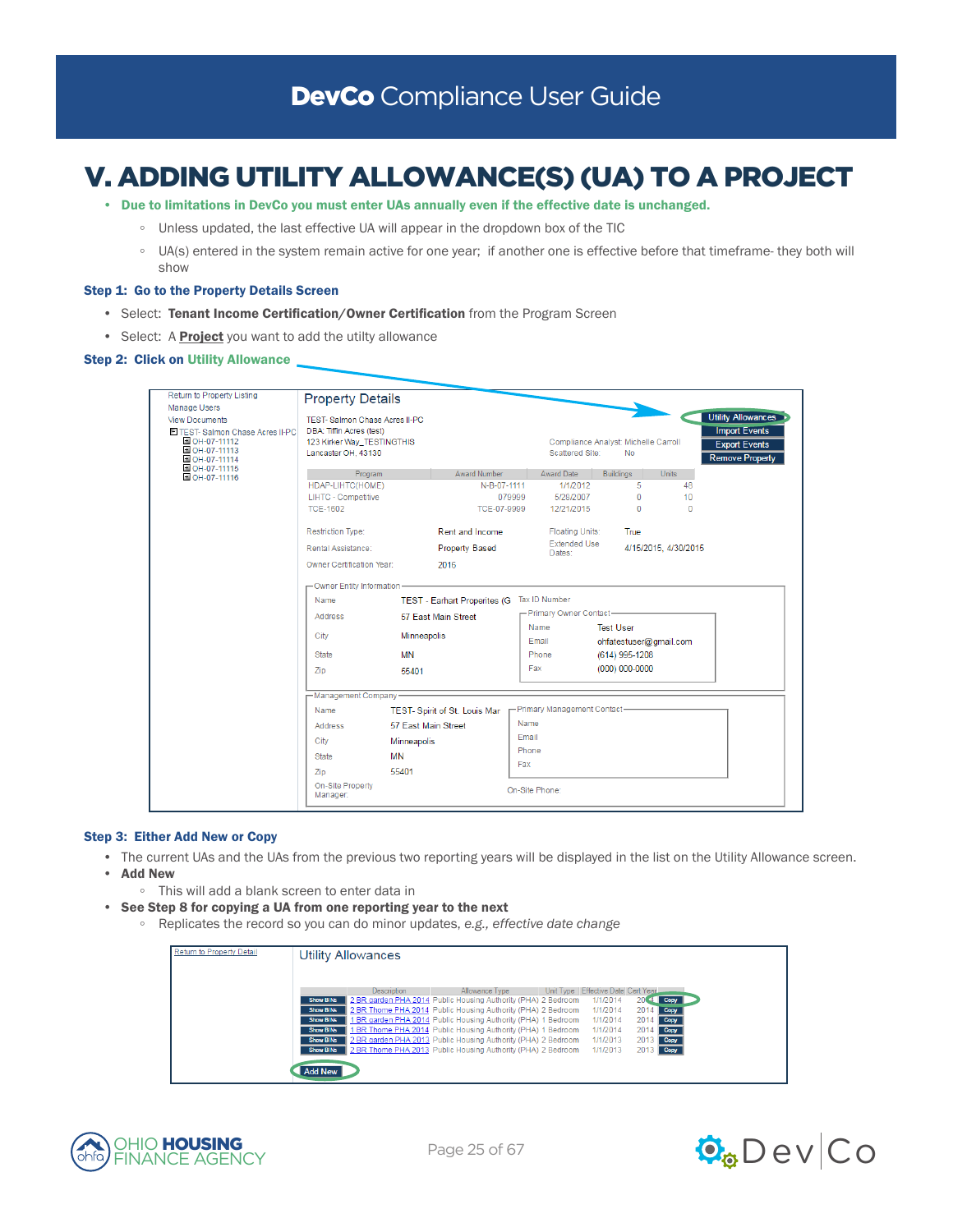# Step 4: Fill out the general information

- The BINs (Building Identification Number) are listed to the right
- You *must* select the BINs to which the UA will apply before you save and exit or the info you filled in will not save • Fill in:
- **Description** this is what will appear when filling out the TIC, therefore, if you have multiple types, unit styles, or bedroom sizes you will want to mark the UA in a way you can tell them apart. The more descriptive the better and consistent, *e.g., 2 bdrm garden PHA 1/1/14; 2 bdrm townhome PHA 1/1/14.*



- Allowance Type is the Utility Allowance used
- Verified Date date that the utility allowance was reviewed for any changes. OHFA recommends utility allowances are reviewed quarterly to insure there are no issues with Gross Rent.

| Unit#                         |                                              |
|-------------------------------|----------------------------------------------|
| Number of Bedrooms            | 2 Bedroom                                    |
| <b>Event Date</b>             | ĦĦ<br>12/11/2014                             |
| <b>Event Type</b>             | Recertify                                    |
| <b>Utility Allowance</b>      | 2 BR garden PHA ▼                            |
| <b>Total Household Income</b> |                                              |
| Rent Level %                  | 2 BR garden PHA 2013<br>2 BR garden PHA 2014 |
| t Pant Portion                | 2 BR Thome PHA 2014                          |

- *Note: DevCo only requires a single verification to be listed for a reporting year if there are no changes.*
- Effective Date the true effective date of the UA *e.g. PHA UA for Fairfield county is unchanged since March 2, 2014, but they were last reviewed January 1, 2016.*

| Return to<br>Utility<br>Allowance<br>Listing | <b>Utility Allowance Entry</b>                                                                                     |                                                                                                                                                |                                                                                 |                                                        |
|----------------------------------------------|--------------------------------------------------------------------------------------------------------------------|------------------------------------------------------------------------------------------------------------------------------------------------|---------------------------------------------------------------------------------|--------------------------------------------------------|
|                                              | <b>Property Name</b><br>Description<br><b>Verified Date</b><br><b>Effective Date</b><br>Bedrooms<br>Allowance Type | TEST- Salmon Chase Acres II-PC<br>2 BR garden PHA '16<br><b>HH</b><br>1/1/2016<br>▦<br>3/2/2014<br>2 Bedroom<br>Public Housing Authority (PHA) | OH-07-11116<br>● OH-07-11112<br>C OH-07-11113<br>● OH-07-11114<br>C OH-07-11115 | Note: You<br>must select<br>BINs to save<br>correctly. |
|                                              | Utility Type                                                                                                       | Paid By<br>Source<br>Allowance Type<br>Amount                                                                                                  |                                                                                 |                                                        |

### Step 5: Fill out specific UA type information

- Source From the Drop Down; Select the source for each utility type:
	- Gas
	- Electric
	- Oil
	- L.P. (liquid propane)
	- Other (e.g. sewer, trash)
	- All
- Amount Manually Enter
- Paid By From Drop Down; Select:
	- Ownear Paid OHFA does not need to know how much owner pays. The Owner paid drop down is for Owner/Manager use only.
	- Tenant Paid
- Allowance Type From Drop down; Select from the accepted OHFA UAs listed.
	- HUD Rent Schedule
	- OHFA Approved Energy Consumption Model
	- OHFA Approved Consumption
	- OHFA Approved HUD Utility Model
	- OHFA Approved Utility Company Estimate
	- Public Housing Authority (PHA)
	- Rural Development
	- Owner Paid Utilities